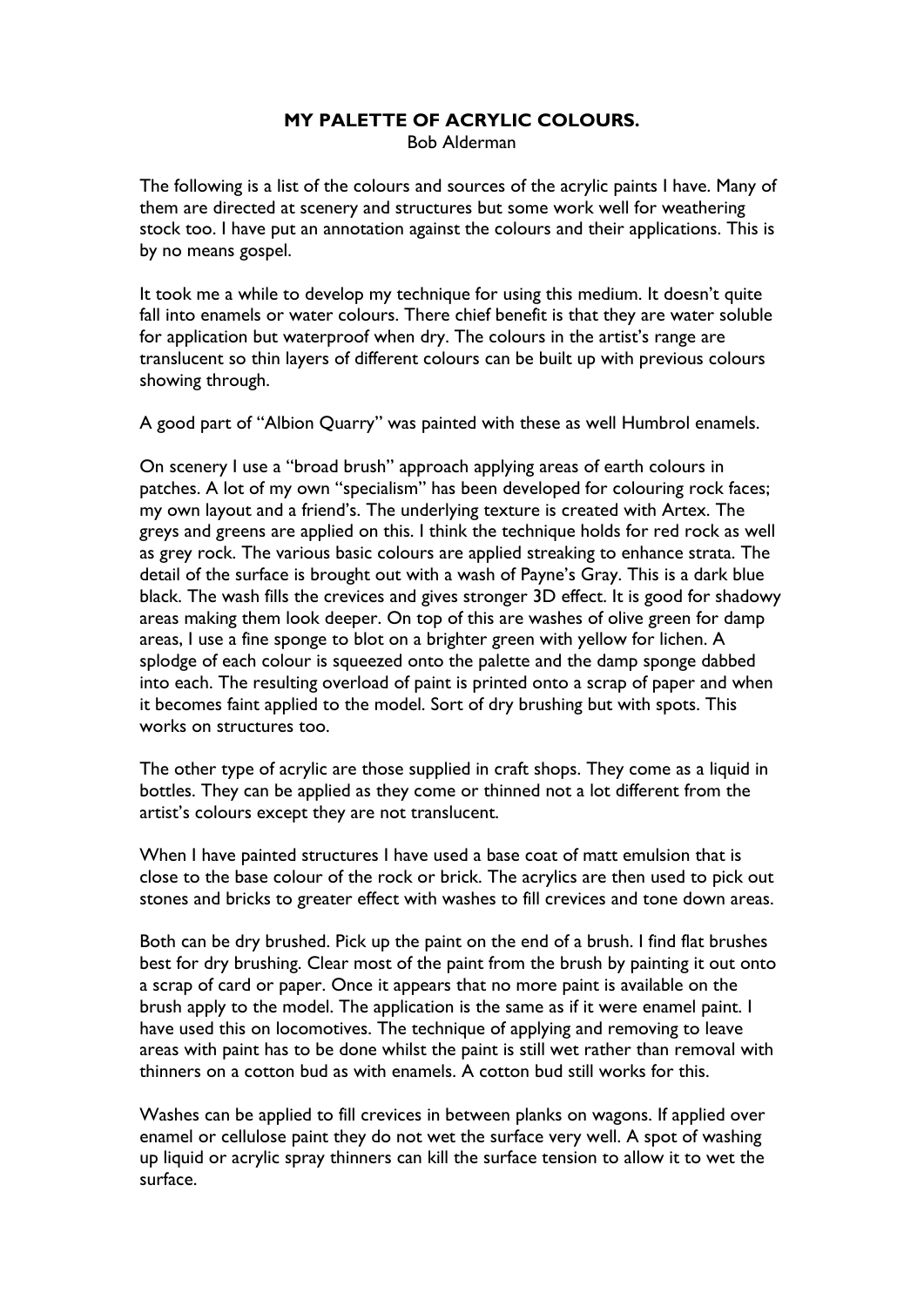I have NOT tried to spray any of these paints. I have sprayed acrylics that have been supplied for airbrush use. Mixed results here, more practice needed I think.

This touches very lightly on the use of the paints. Practice with them and like most skills you improve and adapt to your way.

THE PAINTS.

I have mixed all theses colours one with another to no ill effect. They all apply neat over enamels; the artist's ones to best effect as they are translucent. They have been chosen for the colour not the make. Though apparently expensive the artist's ones go a long way.

| An earth colour.   | Scenery and rusts.                     |
|--------------------|----------------------------------------|
| An earth colour.   | Scenery and rusts.                     |
|                    |                                        |
| An earth colour.   | Scenery and rusts.                     |
| A grey green.      | Scenery and structures. Good for damp  |
|                    | areas.                                 |
| A bright green.    | Scenery and structures. Good for damp  |
|                    | areas.                                 |
| A dark green.      | Scenery and foliage retouching.        |
|                    | Scenery and washes on stock.           |
| green/grey.        |                                        |
| A dark blue/black. | Washes on scenery and stock.           |
|                    | Effectively tones down bright colours. |
| A pale buff.       | Washes or neat on scenery and washes   |
|                    | on stock.                              |
| A dense black.     | Washes or neat (very small quantities) |
|                    | on scenery and washes on stock.        |
|                    |                                        |

| "Galeria" from            |                         |                                      |
|---------------------------|-------------------------|--------------------------------------|
| <b>Windsor and Newton</b> |                         |                                      |
| <b>Vermillion Hue</b>     | A bright orange<br>red. | I don't know why I have this!        |
| <b>Winsor Blue</b>        | A royal blue.           | Mixed with black and/or Payne's Gray |
|                           |                         | for engineers blue brick             |
| Cadmium Yellow -          | A yellow.               | Scenery and washes on stock.         |
| pale hue                  |                         |                                      |
|                           |                         |                                      |
| Daler                     |                         |                                      |